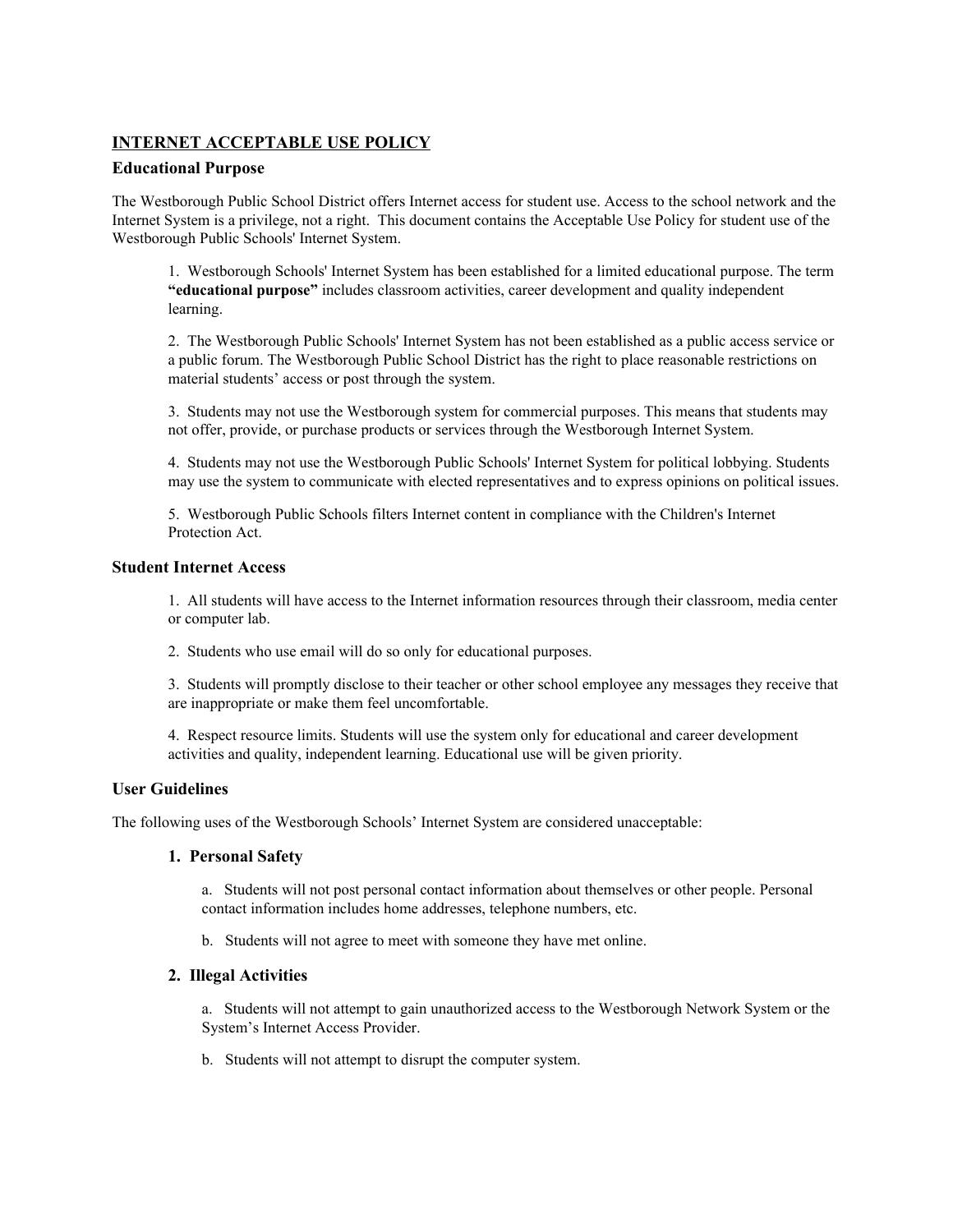c. Students will not use the system to engage in any other illegal act, such as arranging for the purchase or sale of drugs or alcohol, or engaging in criminal activity, or threats of any kind.

### **3. System Security**

a. Students are responsible for their individual account and should take reasonable precautions to prevent others from being able to use their account. Under no circumstances should students provide their password to another person.

b. Students will immediately notify a teacher or the system administrator if they have identified a possible security problem. Students should not go looking for security problems, because this may be construed as an illegal attempt to gain access.

c. Students will not download or install any software.

### **4. Inappropriate Language**

a. Restrictions against inappropriate language apply to public messages, private messages, and material posted on web pages and e-mail.

b. Students will not use obscene, profane, lewd, vulgar, rude, inflammatory, threatening, or disrespectful language.

c. Students will not post information that could cause damage or a danger or disruption to the educational environment.

d. Students will not engage in bullying or personal attacks, including prejudicial or discriminatory attacks.

e. Students will not harass another person. Harassment is persistently acting in a manner that distresses or annoys another person. If students are asked by a person to stop sending messages, they must stop.

f. Students will not knowingly or recklessly post false or defamatory information about a person or organization.

## **5. Respect for Privacy**

a. Students will not re-post a message that was sent to them privately without the permission of the person who sent them the message.

b. Students will not post private information about a person or organization.

### **6. Plagiarism and Copyright Infringement**

a. Students will not plagiarize works found on the Internet. Plagiarism is defined as taking the idea or writings of others and presenting them as if they were your own.

b. Students will respect the rights of copyright owners. Copyright infringement occurs when someone inappropriately reproduces a work that is protected by copyright. If a work contains language that specifies appropriate use of that work, students should follow the expressed requirements. If students are unsure whether they can use a work, they should request permission from the copyright owner. Copyright law can be very confusing. If students have questions, they should ask a teacher or librarian.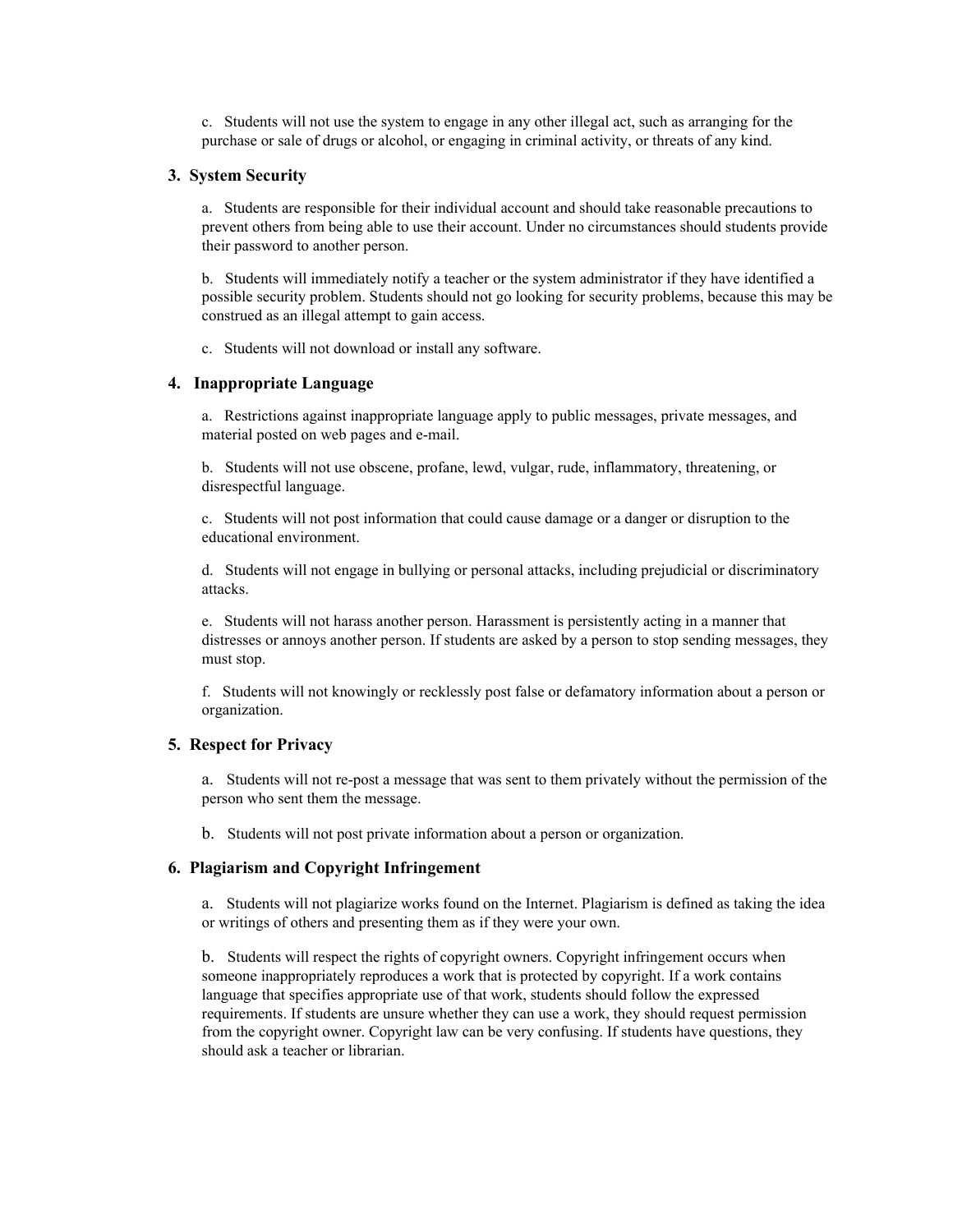c. Any material that students obtain from the Internet and include in their own work must be cited and credited by name or by electronic address or path on the Internet. Information obtained through e-mail or new sources must also be credited as to sources.

#### 7. **Inappropriate Accessto Material**

a. Students will not use the Westborough computer system to access material that is profane, obscene, or pornographic, that advocates illegal acts, or that advocates violence or discrimination towards other people (hate literature.) A special exception may be made if the purpose of student access is to conduct research approved by a teacher.

b. If students mistakenly access inappropriate information, they should immediately tell their teacher or another District employee. This will probably protect them against a claim that they have intentionally violated this policy.

c. If students' parents should instruct them that certain materials are inappropriate for them to access, the District fully expects that students will follow their parents' instructions.

## **Student Rights**

### **1. Free Speech**

A student's right to free speech applies to communication on the Internet. The Westborough Public School Network System is considered a limited forum similar to the school newspaper, and therefore the District may restrict a student's speech for valid educational reasons. The District will not restrict a student's speech on the basis of a disagreement with the opinions that a student is expressing.

### **2. Search and Seizure**

a. All data stored or transmitted on school computers may be and will be monitored, and Students have no right to privacy with regard to such data.

b. Routine maintenance and monitoring of the District system may lead to discovery that students have violated this Policy or the law.

c. An individual search will be conducted if there is suspicion that a student has violated this Policy, or the law. The investigation will be reasonable and related to the suspected violation.

#### **3. Due Process**

a. The District will cooperate fully with local, state, or federal officials in any investigation related to any illegal activities conducted through the District.

b. In the event that there is a claim that a student has violated this Policy in their use of the District system, the student will be provided with a written notice of the suspected violation and an opportunity to present an explanation before the building Principal or administrator.

c. If the violation also involves a violation of other provisions of student handbook guidelines, additional restrictions may be placed on a student's use of the computer network.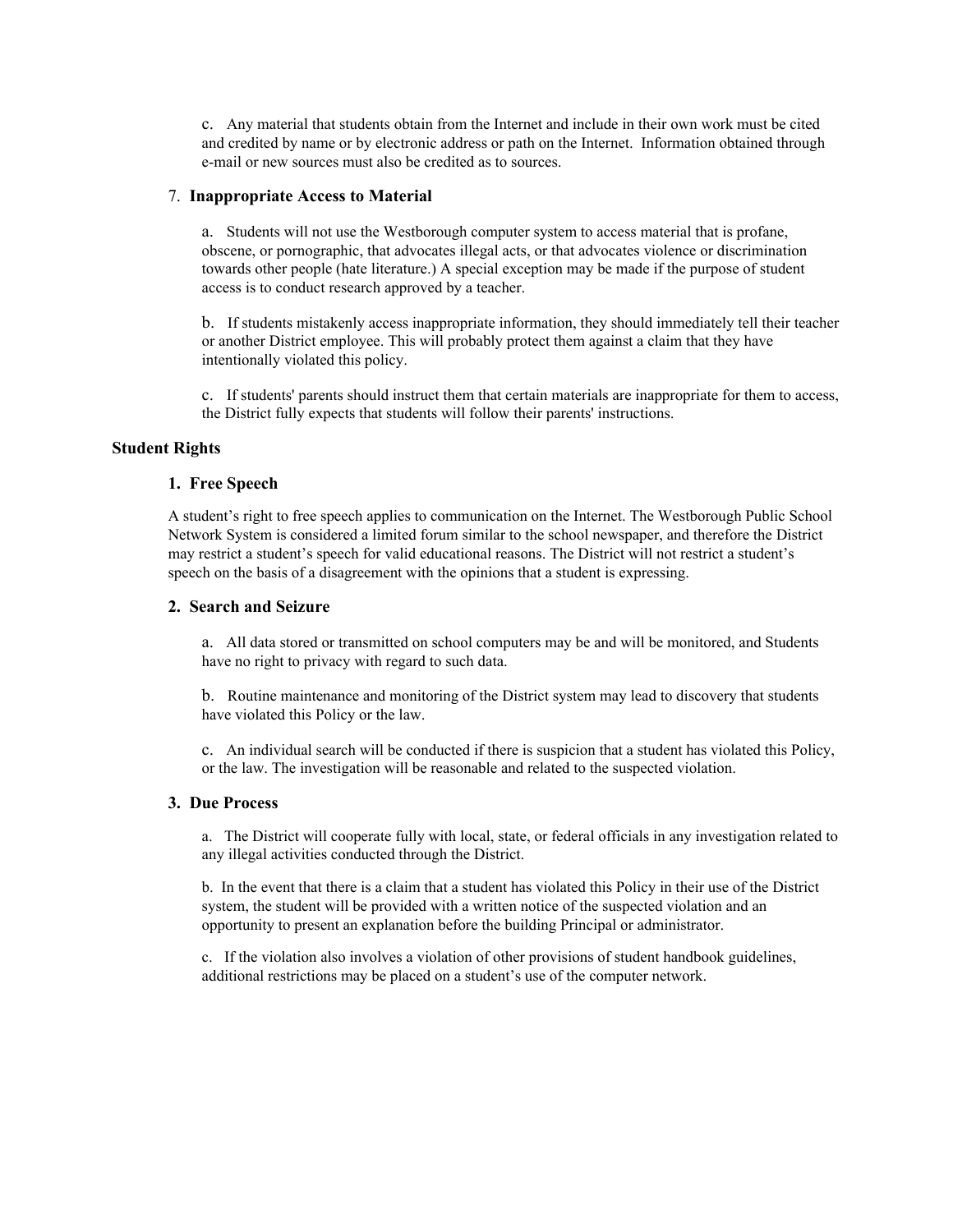## **Limitation of Liability**

1. The District makes no guarantee that the functions or the services provided by or through the District system will be error-free or without defect.

2. The District will not be responsible for any damage a student may suffer, including but not limited to, loss of data or interruptions of service.

3. The District is not responsible for the accuracy or quality of the information obtained through or stored on the system.

4. The District will not be responsible for financial obligations resulting from the unauthorized use of the system.

## **Personal Responsibility**

When students are using the Westborough Public Schools' Computer Network System, they should understand that they leave "electronic footprints." Personal responsibility should always be considered. Unlimited use of the Internet is a privilege. Violation may result in denial of access to the network system. Consequences for violations of this policy are building-specific. This information is available upon written request.

**We encourage and invite students to use the computer network to enhance their educational environment at the Westborough Public Schools.**

# **Student Technology Responsible Use Policy**

By using the Westborough Public School district technology resources students are agreeing to abide by the terms and conditions of this policy. The Westborough Public Schools (WPS) provides employees and students with access to the districtwide school network, which also serves as our gateway to the Internet, and school issued technology. The network has been developed for educational purposes. It is intended to assist in preparing students for success in life in the 21st century by providing access to a wide range of information resources and the ability to communicate with people throughout the world.

The system/network may not be used for illegal purposes, in support of illegal activities, or for any activity prohibited by district policy, including circumventing firewalls, filters, or access controls and/or accessing forbidden or inappropriate material. The WPS utilizes and maintains a CIPA compliant content filter to reduce the risk of inadvertent exposure while recognizing that it will never provide assurance of complete filtering. To protect student privacy and ensure safety, the following guidelines are to be followed:

## **Responsible Use:**

- I will use the Internet, network, and school devices for educationally relevant purposes.
- I will only use websites that are appropriate for student at my age level.
- I will respect the rights of copyright owners and will not plagiarize work that I find on the Internet or

make unauthorized copies of digital media.

● I will not use communication tools (e.g., email, chat rooms, instant messaging, Facetime, Skype,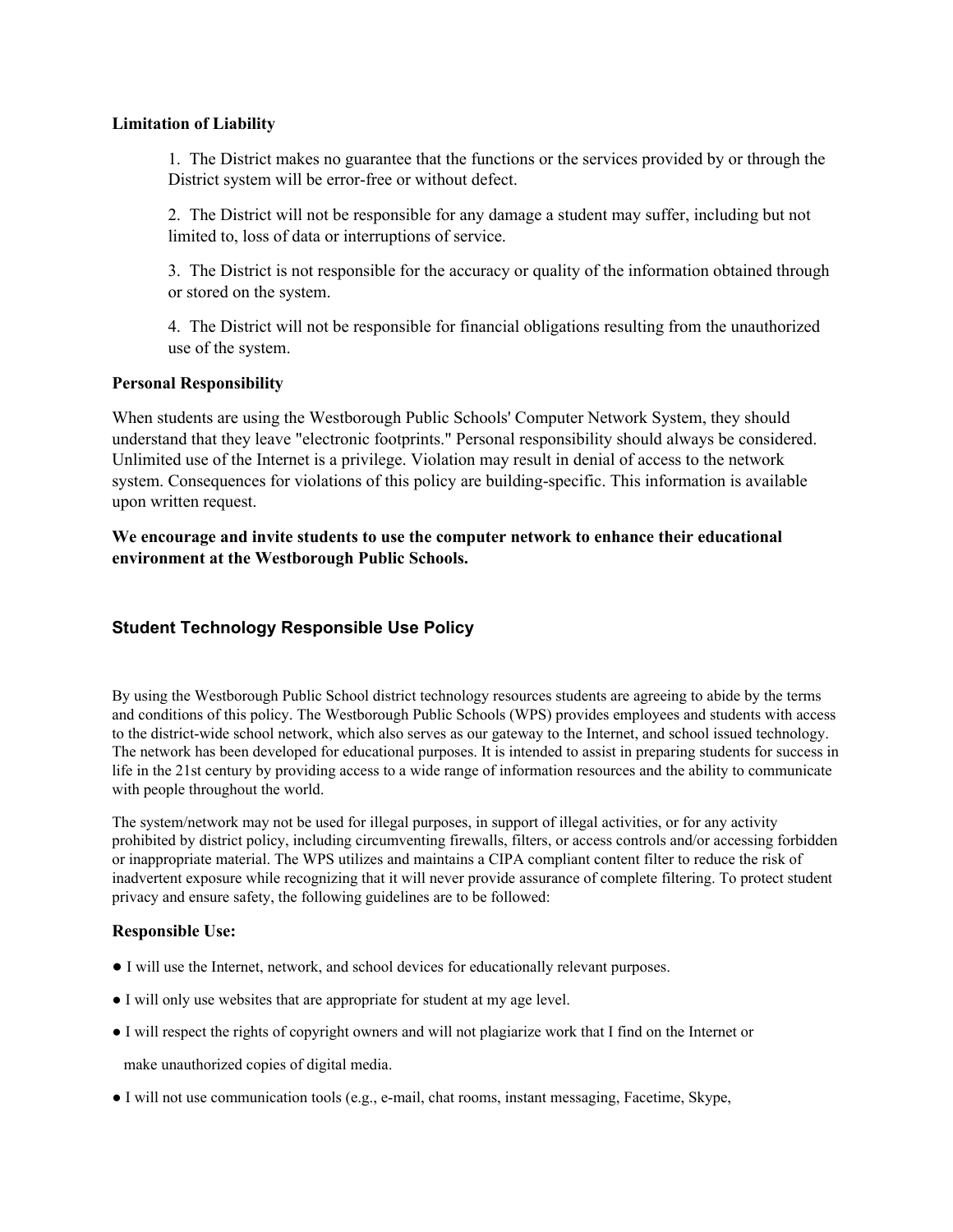Snapchat, etc) without teacher and parent consent.

● I will not download any files or execute attachments from unknown sources that I did not request or

expect to receive.

## **Privileges:**

● Using computers and the Internet at school and home is a privilege, and my teacher and the principal make the decision whether and when I may use it or not. If my behavior online is inappropriate, I may lose this privilege.

## **Manners and Respect:**

● I will coordinate with teachers and/or librarians any large scale downloading and printing to prevent

network slowdown and conserve resources.

● I will respect all school hardware and never load software or do anything to damage any equipment.

● I will not send, forward, access or post any material that is likely to be offensive, personal, or threatening to recipients or viewers. This includes personal social media accessed on school issued devices.

● I will not share my personal account information with anyone, use an account assigned to another user or leave the account open or unattended. I will not trespass, delete or tamper with anyone else's files, folders, applications, or work.

- I will promptly inform a teacher if any messages I receive are inappropriate.
- I will only use e-mail for school-related communication.

● I will not send or read emails, access personal accounts or games at inappropriate times, such as during class instruction.

● I will not promote cheating in any way.

## **Roles and Responsibility:**

- I will bring my device to school every day.
- I will be responsible for having my device's battery charged and working.

● I understand that there will be consequences administered by the teacher and/or principal if I do not bring my charged device to class or if I violate any of the Responsible Use Policy rules.

## **Uses for Student E-mail:**

E-mail can be a powerful communication tool for students to increase communication and collaboration.

● Students are encouraged to check their Gmail at least once per day.

• Teachers may send e-mail to their students to communicate reminders, course content, and pose questions related to class work.

• Students may send e-mail to their teachers with questions or comments regarding class.